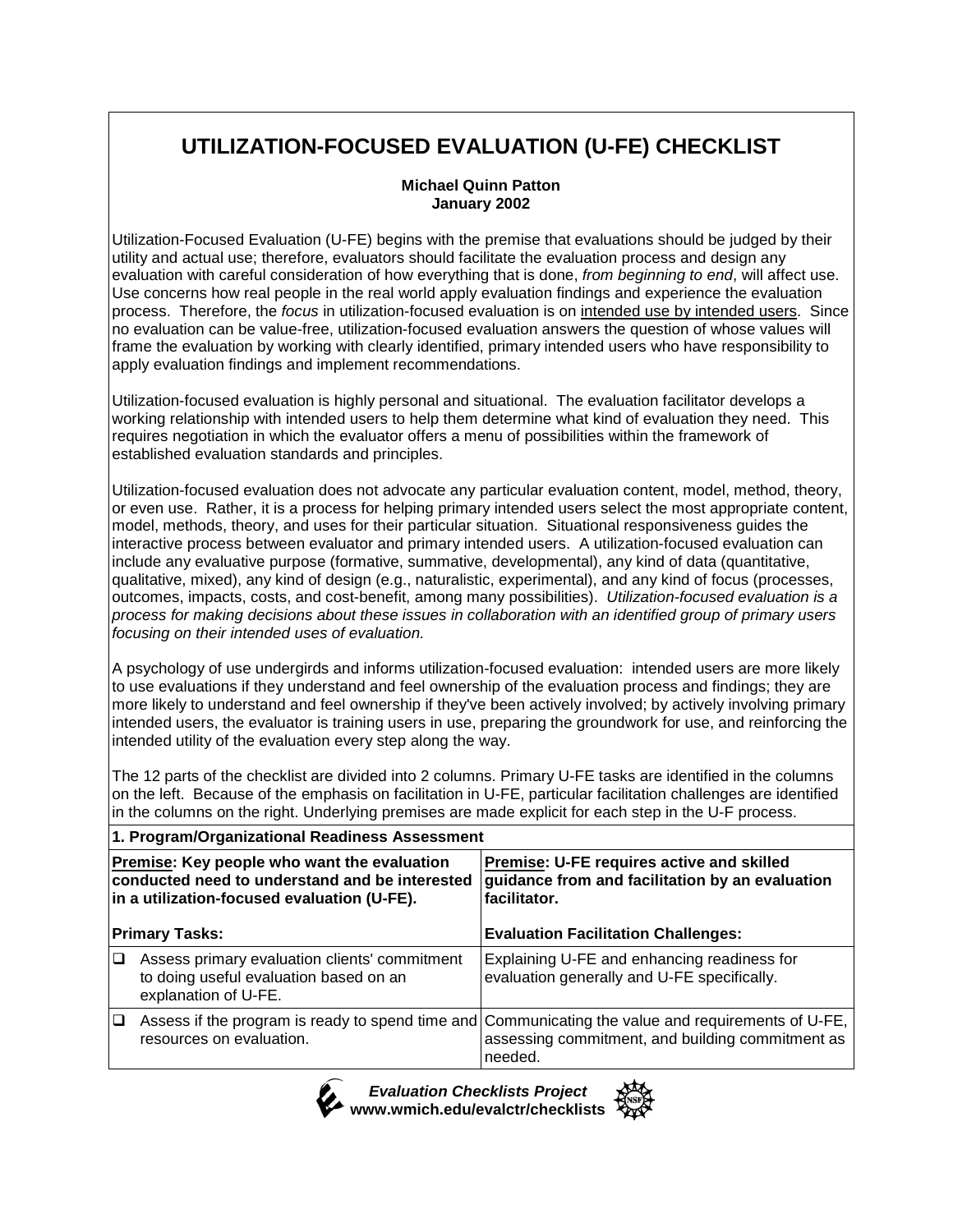| $\Box$                                                                                                                                                                                                                          | Determine if primary evaluation clients are ready<br>to assess various stakeholder constituencies to<br>select primary intended users of the evaluation. | Explaining and facilitating stakeholder assessment;<br>distinguishing between stakeholders in general and<br>primary intended users in particular.                                     |
|---------------------------------------------------------------------------------------------------------------------------------------------------------------------------------------------------------------------------------|----------------------------------------------------------------------------------------------------------------------------------------------------------|----------------------------------------------------------------------------------------------------------------------------------------------------------------------------------------|
| ❏                                                                                                                                                                                                                               | Assess what needs to be done and can be done<br>to enhance readiness.                                                                                    | Planning, negotiating, and facilitating increased<br>readiness with evaluation clients as needed.                                                                                      |
|                                                                                                                                                                                                                                 | 2. Evaluator Readiness and Capability Assessment                                                                                                         |                                                                                                                                                                                        |
| <b>Premise: Facilitating and conducting a</b><br>utilization-focused evaluation requires a<br>particular philosophy and special skills.                                                                                         |                                                                                                                                                          | Premise: Evaluation facilitators need to know<br>their strengths and limitations and develop the<br>skills needed to facilitate utilization-focused<br>evaluations.                    |
|                                                                                                                                                                                                                                 | <b>Primary Tasks:</b>                                                                                                                                    | <b>Evaluation Facilitation Challenges:</b>                                                                                                                                             |
| Assess the match between the evaluator's<br>knowledge and what will be needed in the<br>evaluation.                                                                                                                             |                                                                                                                                                          | Getting a good match between the evaluator's<br>knowledge and what will be needed in the<br>evaluation.                                                                                |
| ❏                                                                                                                                                                                                                               | Assess the match between the evaluator's<br>commitment and the likely challenges of the<br>situation.                                                    | Maintaining focus on and commitment to intended<br>use by intended users as the primary outcome of the<br>evaluation.                                                                  |
| ⊔                                                                                                                                                                                                                               | Assess the match between the evaluator's skills<br>and what will be needed in the evaluation.                                                            | Developing facilitation skills to fit the challenges of<br>the specific people and situation.                                                                                          |
| ❏                                                                                                                                                                                                                               | Make sure the evaluators are prepared to have<br>their effectiveness judged by the use of the<br>evaluation by primary intended users.                   | Honest self-reflection by the evaluators.                                                                                                                                              |
|                                                                                                                                                                                                                                 | 3. Identification of Primary Intended Users                                                                                                              |                                                                                                                                                                                        |
| Premise: Primary intended users are people who<br>have a direct, identifiable stake in the evaluation<br>and meet the criteria below to some extent.<br>(Caveat: These judgments are necessarily<br>subjective and negotiable.) |                                                                                                                                                          | <b>Premise: The U-FE facilitator needs to both</b><br>assess the characteristics of primary intended<br>users and reinforce characteristics that will<br>contribute to evaluation use. |
|                                                                                                                                                                                                                                 | <b>Primary Task:</b><br>Find and recruit people who are                                                                                                  | <b>Evaluation Facilitation Challenges:</b>                                                                                                                                             |
| ⊔                                                                                                                                                                                                                               | Interested                                                                                                                                               | Determining real interest; building interest as<br>needed; sustaining interest throughout the U-FE<br>process.                                                                         |
| ❏                                                                                                                                                                                                                               | Knowledgeable                                                                                                                                            | Determining knowledge; increasing knowledge as<br>needed.                                                                                                                              |
| ❏                                                                                                                                                                                                                               | Open                                                                                                                                                     | Facilitating an evaluation climate of openness.                                                                                                                                        |
| ⊔                                                                                                                                                                                                                               | Connected to an important stakeholder<br>constituency                                                                                                    | Working with primary intended users to examine<br>stakeholder connections and their implications for<br>use.                                                                           |
| ❏                                                                                                                                                                                                                               | Credible                                                                                                                                                 | Building and sustaining credibility.                                                                                                                                                   |
| ⊔                                                                                                                                                                                                                               | Teachable                                                                                                                                                | Teaching evaluation and U-FE.                                                                                                                                                          |
| ❏                                                                                                                                                                                                                               | Available for interaction throughout the                                                                                                                 | Outlining and facilitating a process that intended                                                                                                                                     |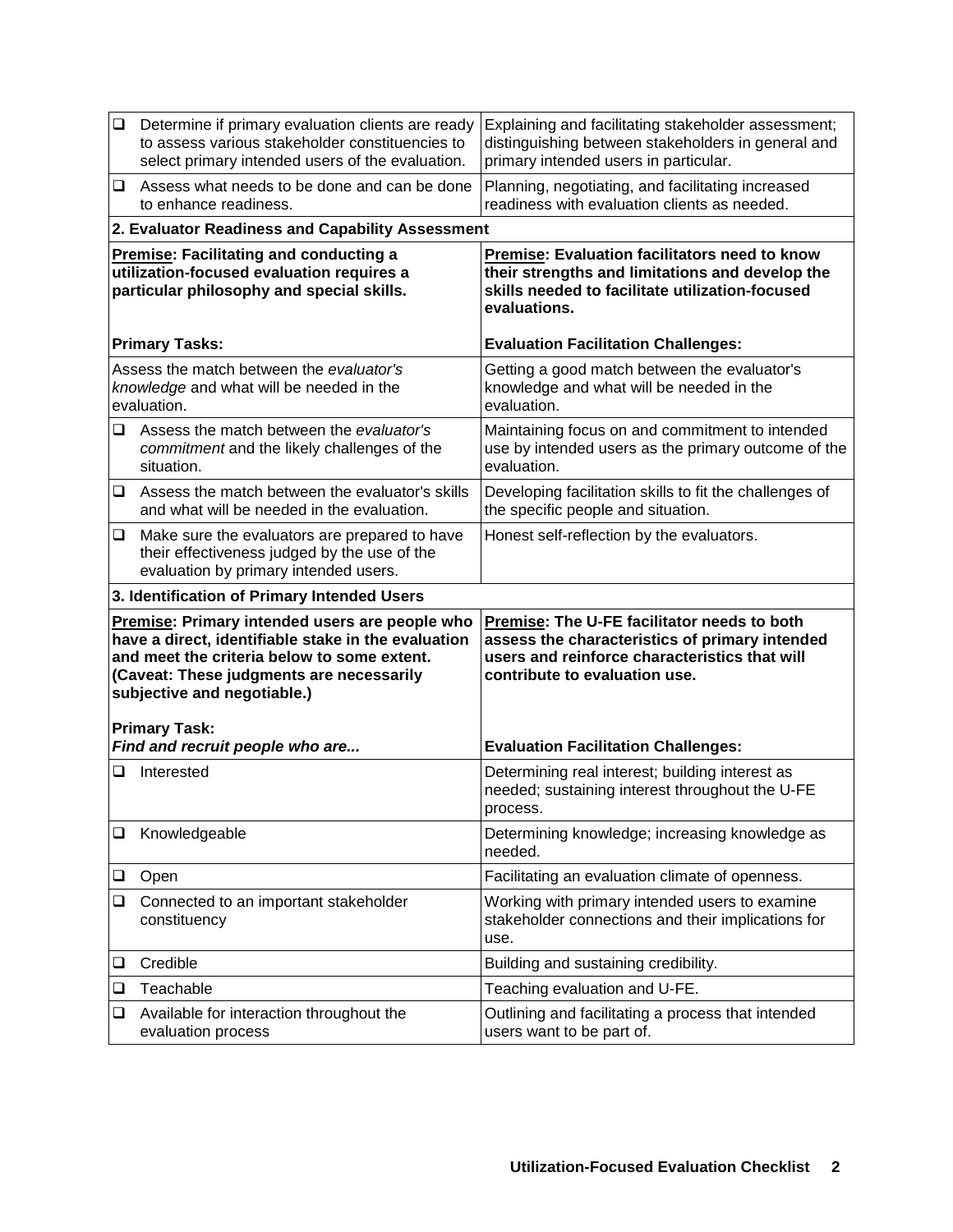| 4. Situational Analysis                                                                                                                                                                                        |                                                                                                                                                                                                              |                                                                                                                                                                                                                                                       |
|----------------------------------------------------------------------------------------------------------------------------------------------------------------------------------------------------------------|--------------------------------------------------------------------------------------------------------------------------------------------------------------------------------------------------------------|-------------------------------------------------------------------------------------------------------------------------------------------------------------------------------------------------------------------------------------------------------|
| Premises: Evaluation use is people- and context-<br>dependent. Use is likely to be enhanced when<br>the evaluation takes into account and is adapted<br>to crucial situational factors such as those<br>below. |                                                                                                                                                                                                              | Premise: The evaluator has responsibility to<br>identify, assess, understand, and act on<br>situational factors that may affect use.                                                                                                                  |
|                                                                                                                                                                                                                | <b>Primary Tasks:</b>                                                                                                                                                                                        | <b>Evaluation Facilitation Challenges:</b>                                                                                                                                                                                                            |
| ❏                                                                                                                                                                                                              | Examine program's prior experiences with<br>evaluation.                                                                                                                                                      | Learning the extent to which past evaluations were<br>useful.                                                                                                                                                                                         |
| ❏                                                                                                                                                                                                              | Look for possible barriers or resistance to use.                                                                                                                                                             | Looking at typical barriers-people, resources,<br>culture, turbulence-while also looking out for<br>unusual or unexpected barriers.                                                                                                                   |
| ❏                                                                                                                                                                                                              | Identify factors that may support and facilitate<br>use.                                                                                                                                                     | Looking at typical supports-e.g., accountability<br>demands-while also looking out for unusual or<br>unexpected ones.                                                                                                                                 |
| ❏                                                                                                                                                                                                              | Get clear about resources available for<br>evaluation.                                                                                                                                                       | Including in the budget resources beyond analysis<br>and reporting to facilitate use.                                                                                                                                                                 |
| ❏                                                                                                                                                                                                              | Identify any upcoming decisions, deadlines, or<br>time lines that the evaluation should meet to be<br>useful.                                                                                                | Being realistic about time lines.                                                                                                                                                                                                                     |
| ❏                                                                                                                                                                                                              | Assess the evaluation knowledge level and<br>experiences of primary intended users.                                                                                                                          | Building into the evaluation process opportunities to<br>increase the knowledge of primary intended users.                                                                                                                                            |
| $\Box$                                                                                                                                                                                                         | Understand the political context for the<br>evaluation, and calculate how political factors<br>may affect use.                                                                                               | Including attention to both potential uses and<br>potential misuses.                                                                                                                                                                                  |
| ❏                                                                                                                                                                                                              | Make sure that important constituencies and<br>diverse stakeholder groups for the evaluation are<br>represented among the primary intended users<br>and assess the consequences of any omissions<br>for use. | Staying focused on intended use by intended users<br>while assuring that intended users represent<br>important and legitimate interests of diverse<br>stakeholders-done on an ongoing basis as new<br>information surfaces throughout the evaluation. |
|                                                                                                                                                                                                                | 5. Identification of Primary Intended Uses                                                                                                                                                                   |                                                                                                                                                                                                                                                       |
|                                                                                                                                                                                                                | is the U-FE goal of the evaluation.                                                                                                                                                                          | Premise: Intended use by primary intended users Premise: The rich menu of evaluation options are<br>reviewed, screened, and prioritized to focus the<br>evaluation.                                                                                   |
|                                                                                                                                                                                                                | <b>Primary Tasks:</b>                                                                                                                                                                                        | <b>Evaluation Facilitation Challenges:</b>                                                                                                                                                                                                            |
| u                                                                                                                                                                                                              | Consider how evaluation could contribute to<br>program improvement.                                                                                                                                          | Guiding primary intended users in reviewing<br>formative evaluation options.                                                                                                                                                                          |
| ❏                                                                                                                                                                                                              | Consider how evaluation could contribute to<br>making major decisions about the program.                                                                                                                     | Guiding primary intended users in reviewing<br>summative and major decision-oriented evaluation<br>options.                                                                                                                                           |
| ❏                                                                                                                                                                                                              | Consider how evaluation could contribute by<br>generating knowledge.                                                                                                                                         | Guiding primary intended users in considering the<br>possibility of using evaluation to generate lessons<br>learned and evidence-based practices that might<br>apply beyond the program being evaluated.                                              |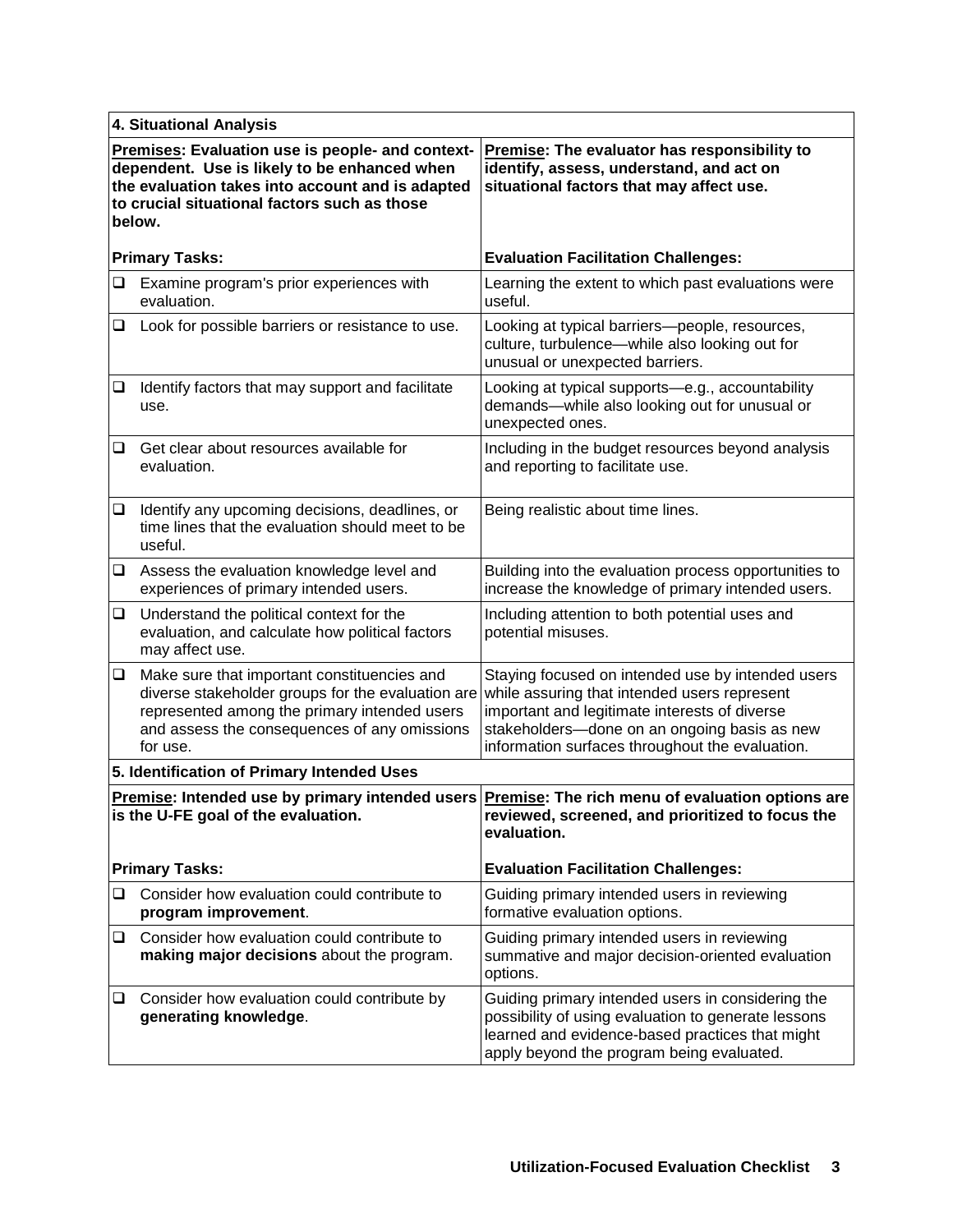| ❏                                                                                                                                                                                                         | Consider process uses of evaluation.                                                                                                   | Enhancing communications; building capacity;<br>learning evaluative thinking; nurturing an evaluation<br>culture within the organization; and/or reinforcing the<br>program intervention.                                                 |
|-----------------------------------------------------------------------------------------------------------------------------------------------------------------------------------------------------------|----------------------------------------------------------------------------------------------------------------------------------------|-------------------------------------------------------------------------------------------------------------------------------------------------------------------------------------------------------------------------------------------|
|                                                                                                                                                                                                           | 6. Focusing the Evaluation                                                                                                             |                                                                                                                                                                                                                                           |
| <b>Premise: The focus derives from primary</b><br>intended uses of the evaluation by primary<br>intended users.                                                                                           |                                                                                                                                        | Premise: Primary intended users will often need<br>considerable assistance identifying and agreeing<br>on priority evaluation uses and the major focus<br>for the evaluation.                                                             |
|                                                                                                                                                                                                           | <b>Primary Tasks:</b>                                                                                                                  | <b>Evaluation Facilitation Challenges:</b>                                                                                                                                                                                                |
| ❏                                                                                                                                                                                                         | Make sure that all high priority questions are<br>addressed in the evaluation design-or be clear<br>about why they aren't included.    | Actively involving primary intended users in<br>determining priorities; narrowing the options and<br>determining what specific evaluation questions and<br>issues will be addressed by the evaluation based on<br>priority intended uses. |
| ❏                                                                                                                                                                                                         | Make sure that the intended uses of answers to<br>the specific evaluation questions are reasonably<br>clear.                           | Actively involving primary intended users in<br>determining the specific relevance of intended uses<br>of findings.                                                                                                                       |
|                                                                                                                                                                                                           | 7. Evaluation Design                                                                                                                   |                                                                                                                                                                                                                                           |
| Premises: The evaluation should be designed to<br>lead to useful findings. Methods should be<br>selected and the evaluation designed to support<br>and achieve intended use by primary intended<br>users. |                                                                                                                                        | <b>Premise: Evaluators and users have varying</b><br>responsibilities in the design decision-making<br>process.                                                                                                                           |
|                                                                                                                                                                                                           | <b>Primary Tasks:</b>                                                                                                                  | <b>Evaluation Facilitation Challenges:</b>                                                                                                                                                                                                |
| $\Box$                                                                                                                                                                                                    | Select methods appropriate to the questions<br>being asked.                                                                            | Making sure that methods are selected jointly by<br>primary intended users and the evaluator(s).                                                                                                                                          |
| ❏                                                                                                                                                                                                         | Assure that results obtained by the methods<br>selected will be believable, credible, and valid to<br>primary intended users.          | Making sure that primary intended users play an<br>active role in reviewing methods to examine their<br>believability, credibility, and validity.                                                                                         |
| ⊔                                                                                                                                                                                                         | Assure that the proposed methods and<br>measurements are<br>Practical<br>Cost-effective<br>Ethical                                     | Making sure that methods and measures are<br>reviewed jointly by primary intended users and the<br>evaluator(s).                                                                                                                          |
| ❏                                                                                                                                                                                                         | Assure that the results obtained from these<br>methods will be able to be used as intended.                                            | Facilitating serious review of intended use by<br>primary intended users.                                                                                                                                                                 |
| ❏                                                                                                                                                                                                         | Review the evaluation as designed in relation to<br>professional standards and principles.                                             | Taking professional standards and principles<br>seriously---not just treating them as boilerplate or<br>window dressing.                                                                                                                  |
| ❏                                                                                                                                                                                                         | Consider seriously whether involving primary<br>intended users or other stakeholders in actual<br>data collection enhance process use. | Seeking creative possibilities for enhancing process<br>uses; examining potential trade-offs between utility<br>(process uses specifically) and credibility.                                                                              |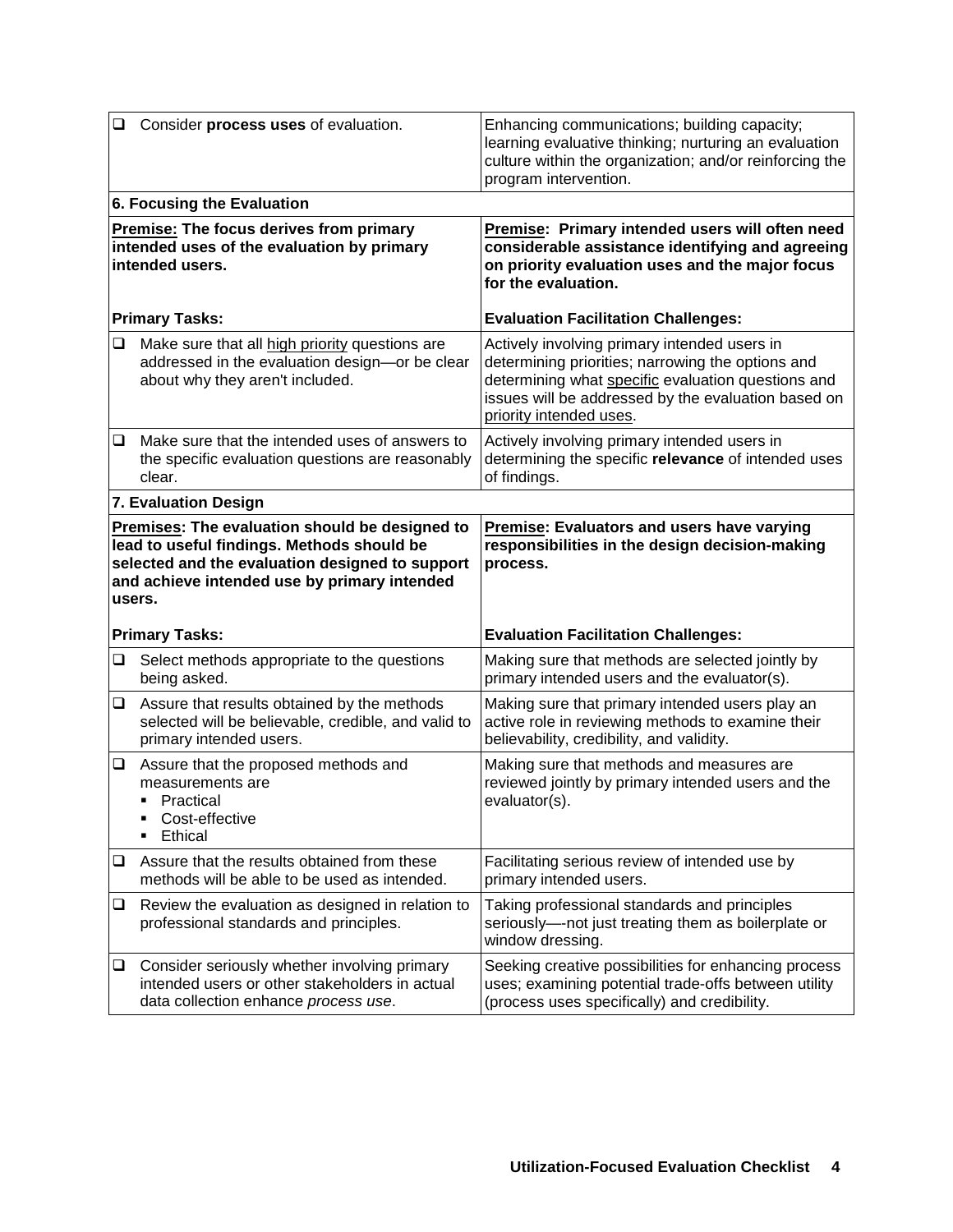| 8. Simulation of Use                                                                                                                                                                                            |                                                                                                                                                                                                                              |  |
|-----------------------------------------------------------------------------------------------------------------------------------------------------------------------------------------------------------------|------------------------------------------------------------------------------------------------------------------------------------------------------------------------------------------------------------------------------|--|
| Premise: Before data are collected, a simulation<br>of potential use can be done with fabricated<br>findings in a real-enough way to provide a<br>meaningful learning experience for primary<br>intended users. | Premise: It's important to move discussions of<br>use from the abstract to the concrete, and a<br>simulation of use based on fabricated data<br>helps do that.                                                               |  |
| <b>Primary Tasks:</b>                                                                                                                                                                                           | <b>Evaluation Facilitation Challenges:</b>                                                                                                                                                                                   |  |
| Fabricate findings based on the proposed<br>❏<br>design and measures.                                                                                                                                           | Fabricating realistic findings that show varying<br>results and offer good grist for simulated interaction<br>among primary intended users.                                                                                  |  |
| Guide primary intended users in interpreting<br>❏<br>the potential (fabricated) findings?                                                                                                                       | Helping primary intended users take the simulation<br>seriously so that they can use the experience to<br>improve design and be better prepared for real use<br>of findings.                                                 |  |
| Interpret the simulation experience to<br>$\Box$<br>determine if any design changes or additions to<br>the data collection would likely increase utility.                                                       | Taking time to do this final, critical check before<br>data collection.                                                                                                                                                      |  |
| As a final step before data collection, have<br>❏<br>primary intended users make an explicit<br>decision to proceed with the evaluation given<br>likely costs and expected uses.                                | Helping primary intended users seriously ask:<br>Given likely costs and expected uses, is the<br>evaluation worth doing? Assuring that primary<br>intended users feel ownership of the design and<br>measures.               |  |
| 9. Data Collection                                                                                                                                                                                              |                                                                                                                                                                                                                              |  |
| Premise: Data collected should be managed<br>with use in mind.                                                                                                                                                  | <b>Premise: It's important to keep primary</b><br>intended users informed and involved<br>throughout all stages of the process.                                                                                              |  |
| <b>Primary Tasks:</b>                                                                                                                                                                                           | <b>Evaluator Facilitation Challenges:</b>                                                                                                                                                                                    |  |
| Keep primary intended users informed of<br>❏<br>progress.                                                                                                                                                       | Noting any problems or delays as soon as they are<br>known.                                                                                                                                                                  |  |
| Inform primary intended users of important<br>$\Box$<br>interim findings to maintain interest in the<br>evaluation.                                                                                             | Getting intended users to understand that<br>preliminary findings are subject to revision.                                                                                                                                   |  |
| If involving primary intended users or other<br>⊔<br>stakeholders in actual data collection, manage<br>this process carefully.                                                                                  | Offering opportunities to reflect on the process and<br>learn from it; debriefing process learnings as they<br>occur.                                                                                                        |  |
| 10. Data Analysis                                                                                                                                                                                               |                                                                                                                                                                                                                              |  |
| Premise: Analysis should be organized to<br>facilitate use by primary intended users.                                                                                                                           | <b>Premise: Facilitating data interpretation among</b><br>primary intended users increases their<br>understanding of the findings, their sense of<br>ownership of the evaluation, and their<br>commitment to use the results |  |
| <b>Primary Tasks:</b>                                                                                                                                                                                           | <b>Evaluation Facilitation Challenges:</b>                                                                                                                                                                                   |  |
| Organize data to be understandable and<br>⊔<br>relevant to primary intended users.                                                                                                                              | Basing organization of data on primary intended<br>uses of the evaluation.                                                                                                                                                   |  |